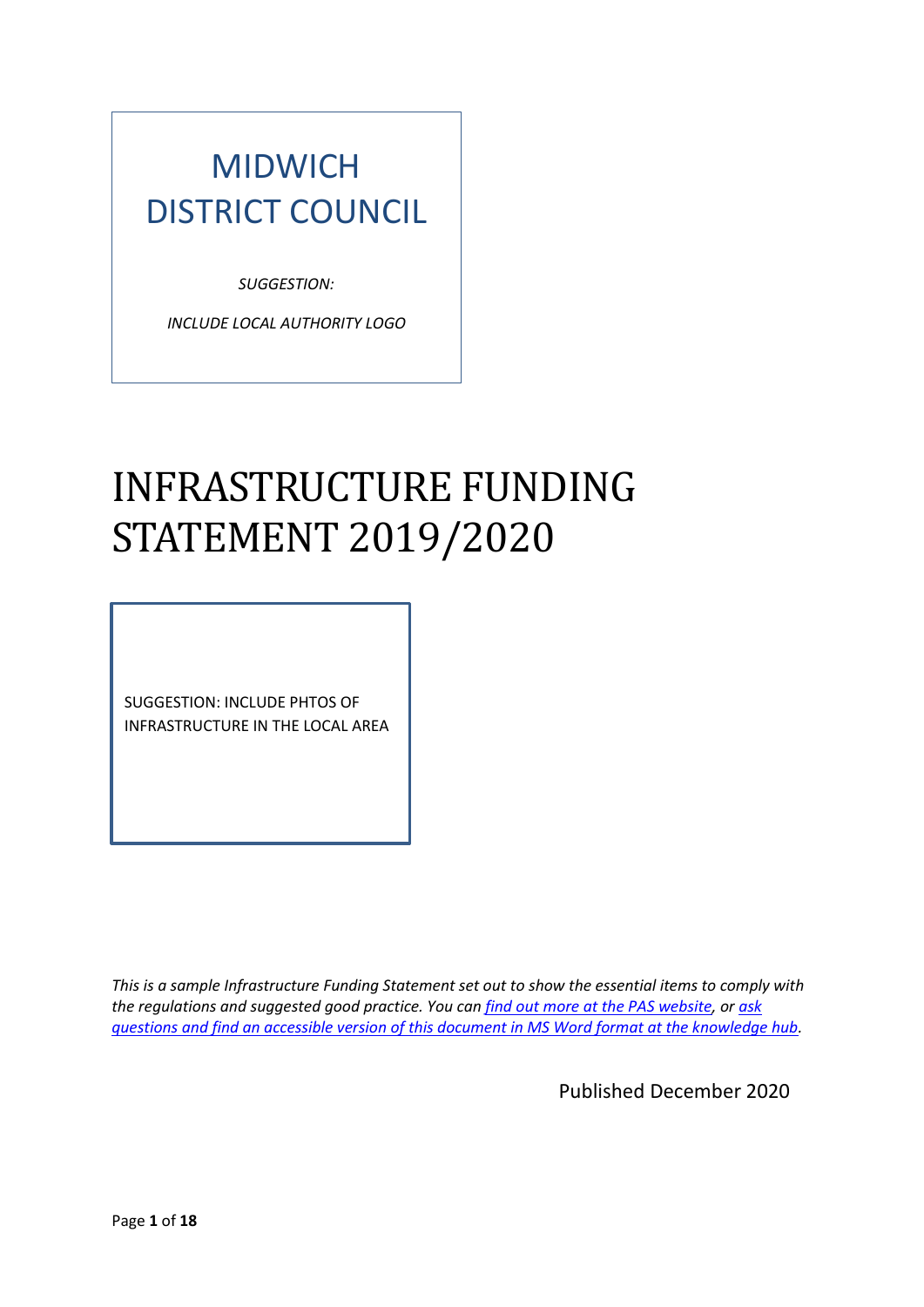## **Contents**

| 1. |            | Introduction                                                                      | 3              |
|----|------------|-----------------------------------------------------------------------------------|----------------|
|    | <b>CIL</b> |                                                                                   | 3              |
|    |            | <b>Planning Obligations</b>                                                       | 3              |
| 2. |            | Community Infrastructure Levy Report                                              | 4              |
|    | 2.3.       | <b>Headline Figures</b>                                                           | 4              |
|    | 2.4.       | CIL infrastructure expenditure in 2019/20                                         | 5              |
|    | 2.6.       | Other infrastructure funded by CIL in 2019/20:                                    | 5              |
|    | 2.7.       | Other CIL expenditure in 2019/20                                                  | 5              |
|    | 2.8.       | Other CIL expenditure relevant to CIL regulation 59E and 59F                      | 6              |
|    | 2.9.       | CIL receipts retained (allocated and unallocated)                                 | $\overline{7}$ |
|    | 2.10.      | Other allocated CIL receipts                                                      | $\overline{7}$ |
|    | 2.12.      | The (CIL) Infrastructure List                                                     | 9              |
| 3. |            | SECTION 106 (PLANNING OBLIGATIONS) REPORT                                         | 10             |
|    | 3.2.       | <b>Headline Figures</b>                                                           | 10             |
|    | 3.4.       | Section 106 infrastructure expenditure in 2019/20                                 | 11             |
|    | 3.6.       | Other expenditure of section 106 receipts in 2019/20                              | 12             |
|    | 3.9.       | Section 106 receipts retained (allocated and unallocated)                         | 12             |
| 4. |            | Section 278 Agreements Report (optional reporting)                                | 13             |
|    |            | ANNEX A: The Regulatory Requirements for Infrastructure Funding Statements        | 14             |
|    |            | ANNEX B: List of Schedule 2 requirements for the Infrastructure Funding Statement | 15             |
|    |            | Community Infrastructure Levy                                                     | 15             |
|    |            | Section 106 planning obligations                                                  | 17             |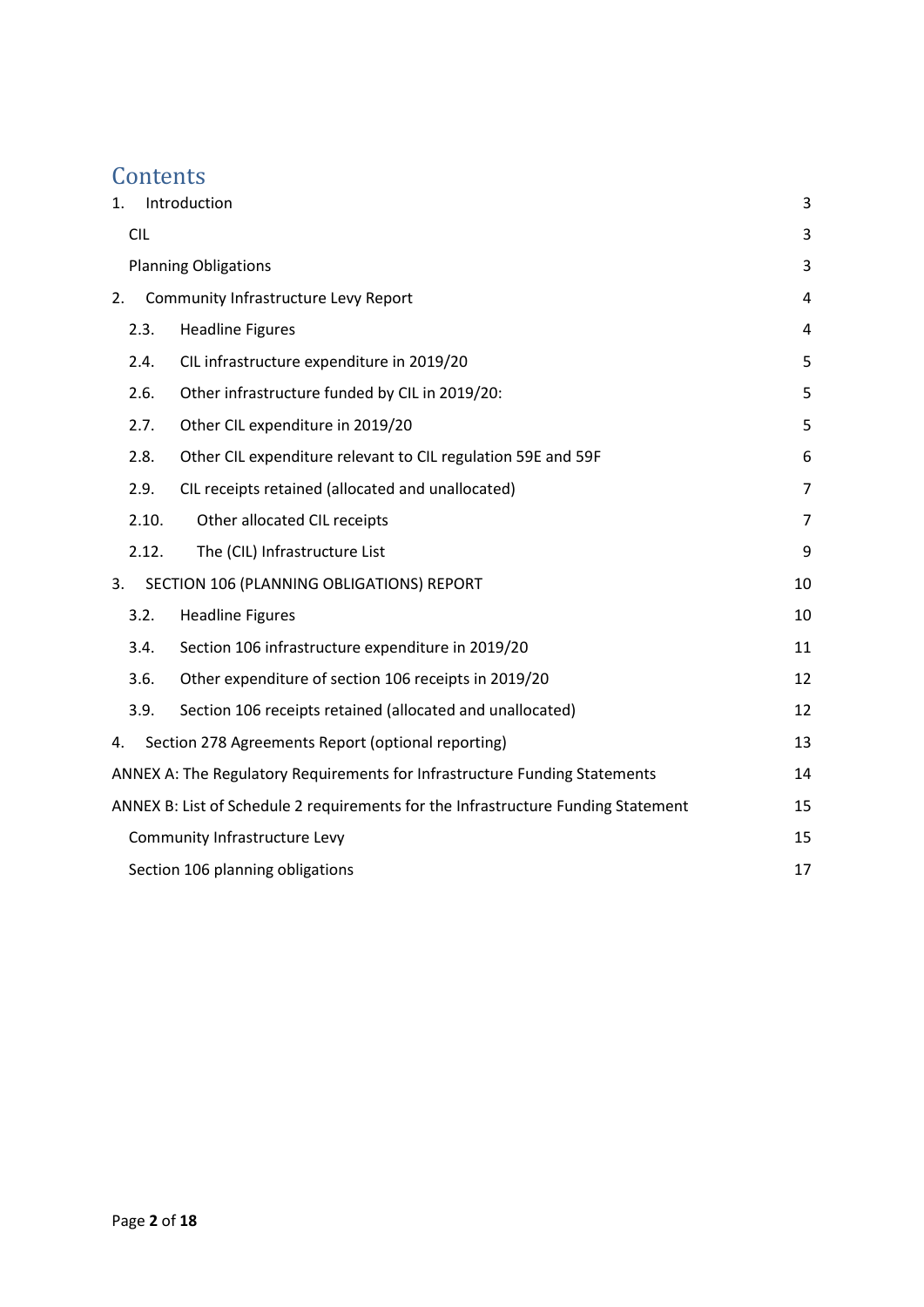### <span id="page-2-0"></span>1. Introduction

- 1.1. This report provides information on the monetary (and non-monetary) contributions sought and received from developers for the provision of infrastructure to support development in Midwich, and the subsequent use of those contributions by Midwich District Council. The report covers the financial year 1 April – 31 March 2020.
- *1.2.* Midwich seeks developer contributions through the Community Infrastructure Levy (CIL) and Section 106 agreements (also known as "planning obligations"). [*add Section 278 if s278 being reported on).*

#### <span id="page-2-1"></span> $CLL$

- *1.3.* CIL was introduced in 2010 and has been charged in Midwich since April 2015. CIL is a set charge, based on the gross internal area floorspace of buildings, on most new development to help fund the infrastructure needed to address the cumulative impact of development across our area. Our CIL charging schedule, setting out our CIL charging rates, is available on our website. [*you can add a link to your website here*].
- 1.4. Local planning authorities must use CIL to fund '*the provision, improvement, replacement, operation or maintenance of infrastructure to support the development of the area'*. There is also a neighbourhood portion of CIL – 'Local CIL' – which is similarly able to fund infrastructure but can also fund '*anything else that is concerned with addressing the demands that development places on an area'*. Under 'Local CIL', a CIL charging authority must pass 15% of local CIL receipts to the parish council for the area where a CIL liable development takes place, rising to 25% if the parish has a Neighbourhood Plan in place. In unparished areas, the CIL charging authority can spend equivalent amounts in the locality, following engagement with local communities.

#### <span id="page-2-2"></span>Planning Obligations

1.5. Section 106 of the Town and Country Planning Act 1990 enables a local planning authority to enter into a negotiated agreement – a planning obligation - to mitigate the impact of a specific development, to make it acceptable in planning terms. The planning obligation might, for example, require the provision or contribution to a new or improved road, school, health facility or local green infrastructure. Local planning authorities can also seek planning obligations to secure a proportion of affordable housing from residential developments. In some instances, section 106 planning obligations may require payments to be made to parish councils.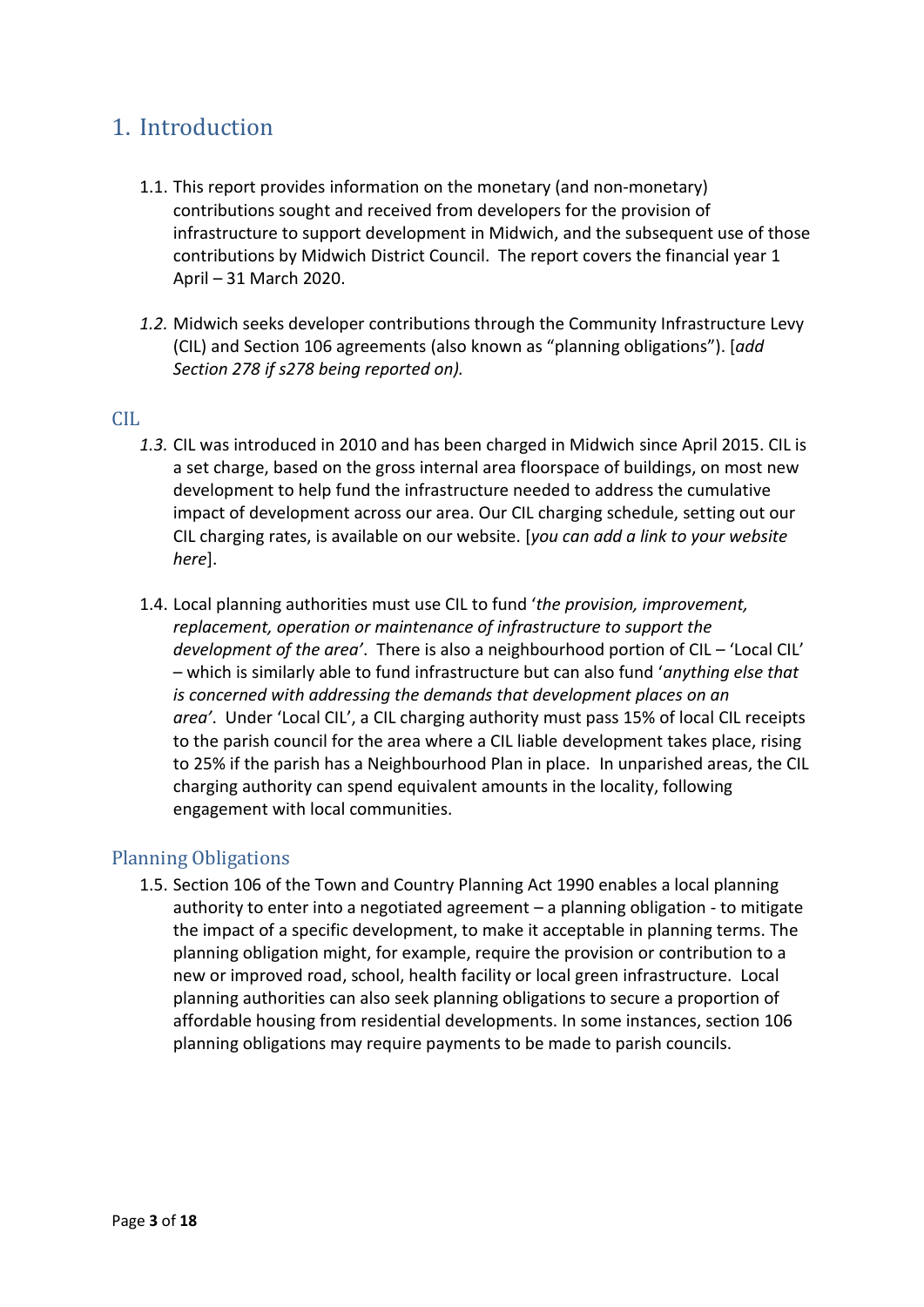## <span id="page-3-0"></span>2. Community Infrastructure Levy Report

- 2.1. A CIL charge is payable either within 60 days of the commencement of a development, or within the terms of an instalment policy set by the CIL charging authority. In Midwich, CIL is payable in two instalments over 12 months for sums of £100,000 or less; in three instalments over 18 months for sums up to £150,000; and in four instalments over 24 months for larger sums.
- 2.2. The CIL Demand Notice however, sets out the whole sum payable and the instalments required; therefore CIL Demand Notices issued during a particular year do not necessarily equate to the CIL sums likely to be received during that year, and can take up to two years to be paid. In addition, developments can be altered through further planning permissions over time, often resulting in revised Demand Notices needing to be issued. Any such re-issued Notices are not double-counted in this report; if a Demand Notice is issued and then re-issued in the same reporting year, only the re-issued Notice would be included within the figure for CIL invoiced during the year.

#### <span id="page-3-1"></span>2.3.Headline Figures

| <b>CIL invoiced</b> (set out in Demand Notices <sup>1</sup> ) in 2019/20 |  |
|--------------------------------------------------------------------------|--|
| CIL receipts <sup>2</sup> received in 2019/20                            |  |
| CIL receipts that CIL regulations 59E and 59F applied to <sup>3</sup>    |  |
| CIL expenditure <sup>4</sup> in 2019/20                                  |  |
| CIL retained <sup>5</sup> at end of 2019/20                              |  |

<sup>&</sup>lt;sup>1</sup> Includes any late payment or other surcharges, and interest, included in Demand Notices. Excludes Mayoral CIL in London, but an authority could report separately on that if it chooses to do so.

<sup>&</sup>lt;sup>2</sup> Total CIL receipts during reported year (excluding Mayoral CIL in London and related admin costs retained, which can be reported separately but does not have to be) which includes any land and infrastructure "payments" received as "In-Kind" CIL payments; any CIL receipts subsequently set aside for CIL administration and 'Local CIL' purposes; any CIL surcharges/interest received, and CIL received for any other reason other than CIL collected on behalf of another CIL charging authority.

<sup>3</sup> The total amount of CIL that was relevant to **CIL regulation 59E** (CIL previously paid to a parish or town council under CIL Regulation 59A or 59B which has subsequently been recovered from that parish Council) and **CIL regulation 59F** (a proportion of CIL that may be set aside to spend in the locality of a CIL liable development, which would otherwise have been paid to a parish or town council if such a council existed in the area where the CIL charge was incurred) .

<sup>4</sup> Actual CIL expenditure during the reported year (excluding, in London, any Mayoral CIL passed on to TfL or related admin costs spent) , regardless of when received, including 'Local CIL' allocations both where spent by the charging authority under CIL regulation 59E and 59F, and where passed to parish/town councils under regulation 59A or 59B, whether subsequently spent or not by that council. Also includes CIL passed to external organisations under regulation 59(4) whether subsequently spent or not; CIL spent on administration of CIL; CIL "expenditure" in regard to any land and infrastructure payment received as "In-Kind" CIL payments from the point any development on the land is commenced or completed , and CIL refunded due to overpayments. <sup>5</sup> Total CIL retained – whenever received and including CIL retained to which regulation 59E and 59F applied (note: 'Total CIL retained' is not a regulatory reporting requirement in itself, but suggested it is included for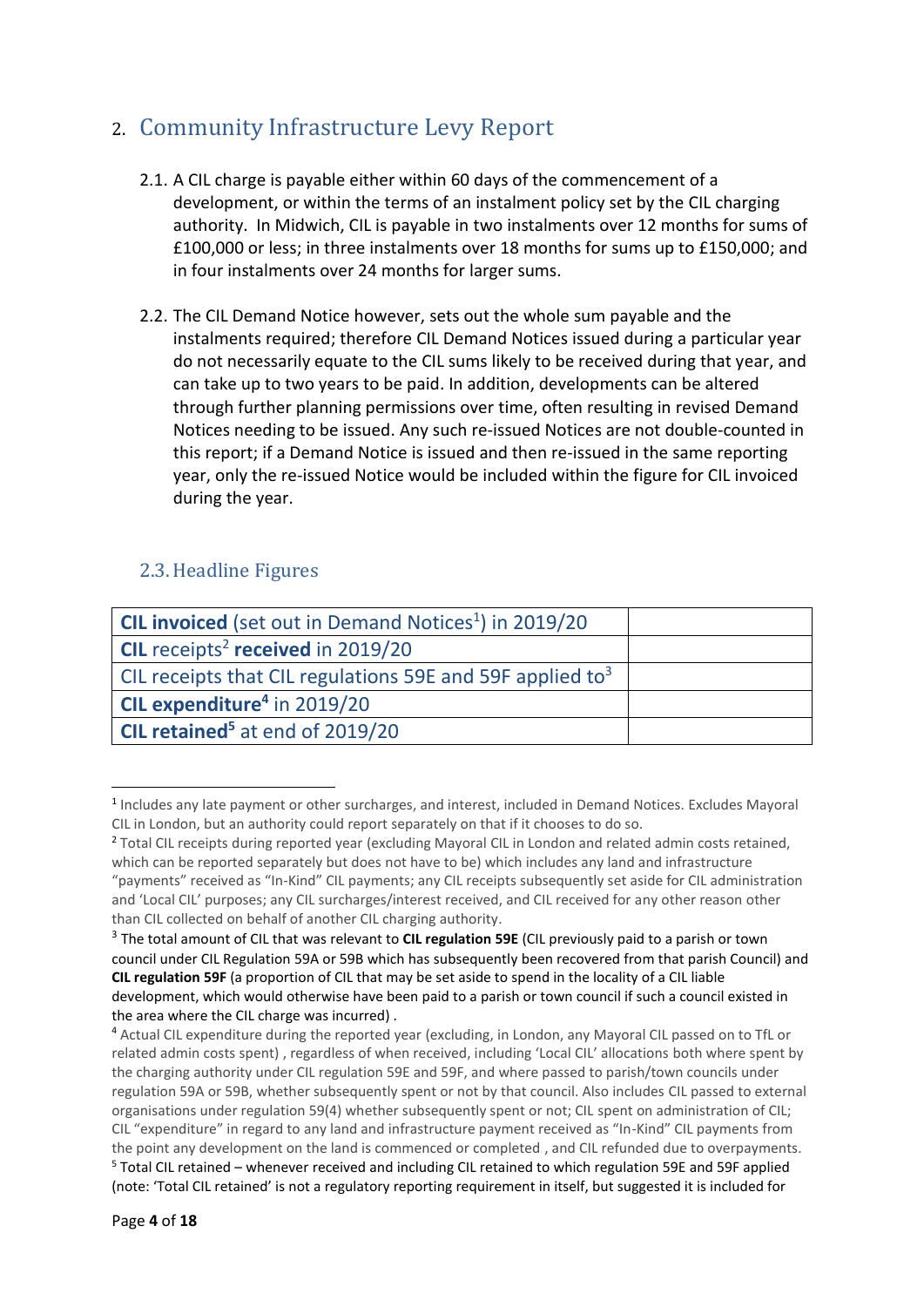#### <span id="page-4-0"></span>2.4. CIL infrastructure expenditure**6** in 2019/20

2.5. Summary details of the items of infrastructure on which CIL (including land payments) has been spent in 2019/20, and the amount of CIL spent on each item:

*(it is suggested some items might be highlighted through photographs and more detailed descriptions and others, perhaps for smaller items of infrastructure, through a list. Authorities could add details of any other funding streams which contributed.)*

CIL provided this …

**Provide more details…**

#### 2.6.Other infrastructure funded by CIL in 2019/20:

<span id="page-4-1"></span>

| Infrastructure Project/Type | <b>CIL amount spent</b> |
|-----------------------------|-------------------------|
|                             |                         |
|                             |                         |
|                             |                         |

#### <span id="page-4-2"></span>2.7.Other CIL expenditure in 2019/20

<span id="page-4-3"></span>2.7.1. Total amount of CIL spent in 2019/20 on repaying money borrowed, including any interest, and details of the items of infrastructure which that money was used to provide (wholly or in part):

| Infrastructure item | <b>CIL spent repaying money borrowed</b> |  |
|---------------------|------------------------------------------|--|
|                     | <b>Eamount</b>                           |  |

greater clarity - the combined (regulatory) reporting requirements in items 2.4(f) to 2.4(i) in this report also cover the total amount retained.

<sup>&</sup>lt;sup>6</sup> 'Infrastructure expenditure' mainly relates to CIL spent by the reporting authority but this section can include details of infrastructure provision undertaken by an external organisation who has been passed CIL funds by the reporting authority under regulation 59(4). The reporting authority should clearly specify in this section any infrastructure provision relevant to regulation 59(4).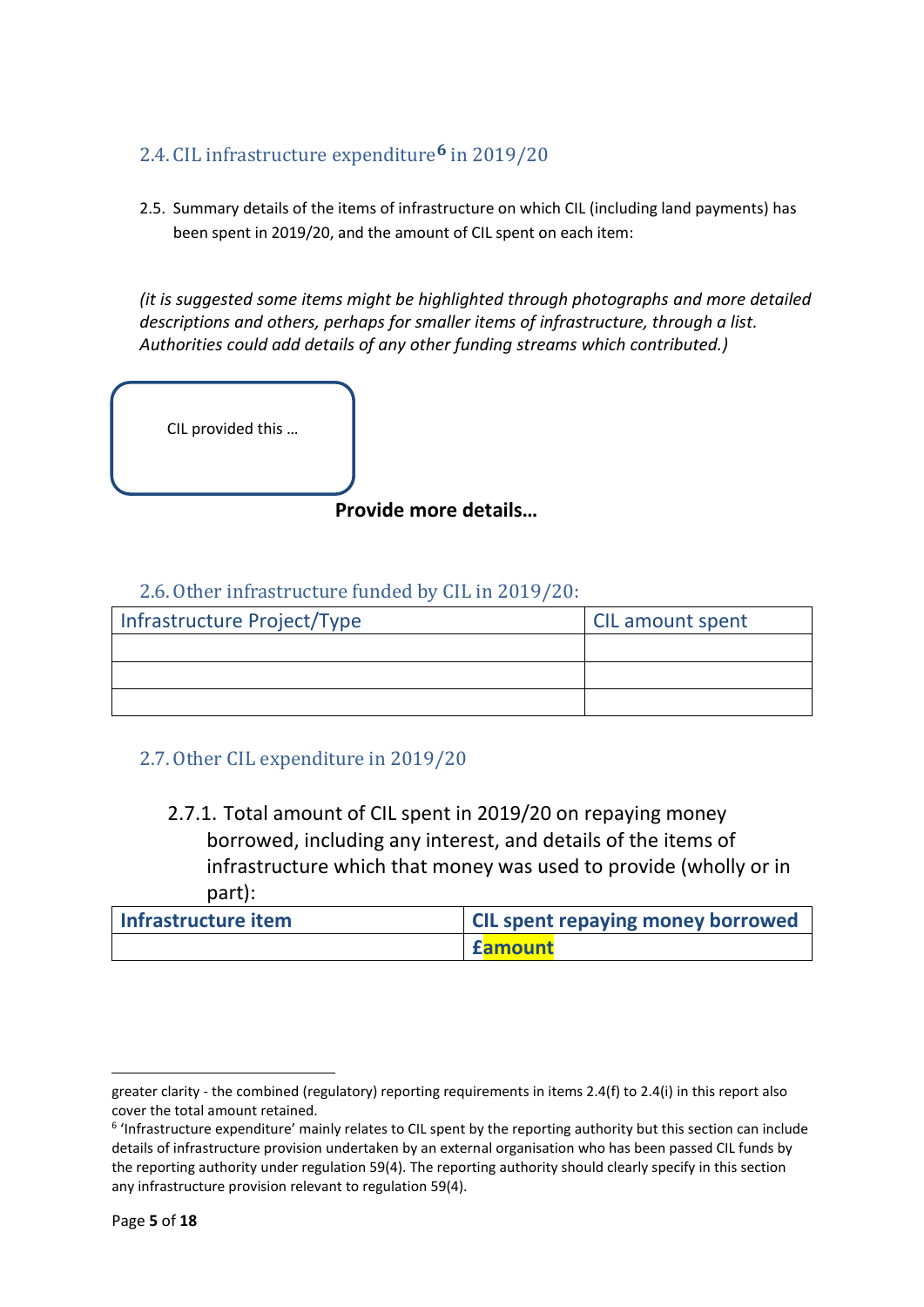2.7.2. Total amount of CIL spend on administrative expenses in 2019/20 and that amount expressed as a percentage of the total CIL received in 2019/20:

| <b>CIL spent on Administration</b> | <b>Percentage of total CIL received</b> |  |
|------------------------------------|-----------------------------------------|--|
| Eamount                            | percentage                              |  |

#### <span id="page-5-2"></span><span id="page-5-1"></span>2.7.3. The amount of CIL passed to any parish or town council under CIL regulations 59A and 59B

| <b>Parish/Town Council</b> | <b>CIL amount provided</b> |
|----------------------------|----------------------------|
| <b>Parish 1</b>            | <b>famount</b>             |
|                            |                            |

#### <span id="page-5-3"></span>2.7.4. The amount of CIL passed to external organisations (other than parish/town councils) under CIL regulation 59(4).

| <b>Organisation</b>   | <b>CIL amount provided</b> |  |
|-----------------------|----------------------------|--|
| <b>Organisation 1</b> | <b>famount</b>             |  |
|                       |                            |  |

#### 2.7.5. Summary details of the expenditure of CIL on infrastructure, to which CIL regulations 59E or 59F applied during 2019/20:

#### 2.8.Other CIL expenditure relevant to CIL regulation 59E and 59F**<sup>7</sup>**

<span id="page-5-4"></span><span id="page-5-0"></span>

| Infrastructure/other item & details | Reg 59E or 59F   CIL expenditure<br>(specify) |                |
|-------------------------------------|-----------------------------------------------|----------------|
|                                     |                                               | <b>famount</b> |
|                                     |                                               | <b>famount</b> |

 $7$  Reporting authorities should be clear in this section when infrastructure provision (or provision of "anything else that is concerned with addressing the demands that development places on an area") was undertaken in respect of regulation 59E and 59F. Parish/Town councils are separately required to report on CIL sums received through regulation 59A and 59B.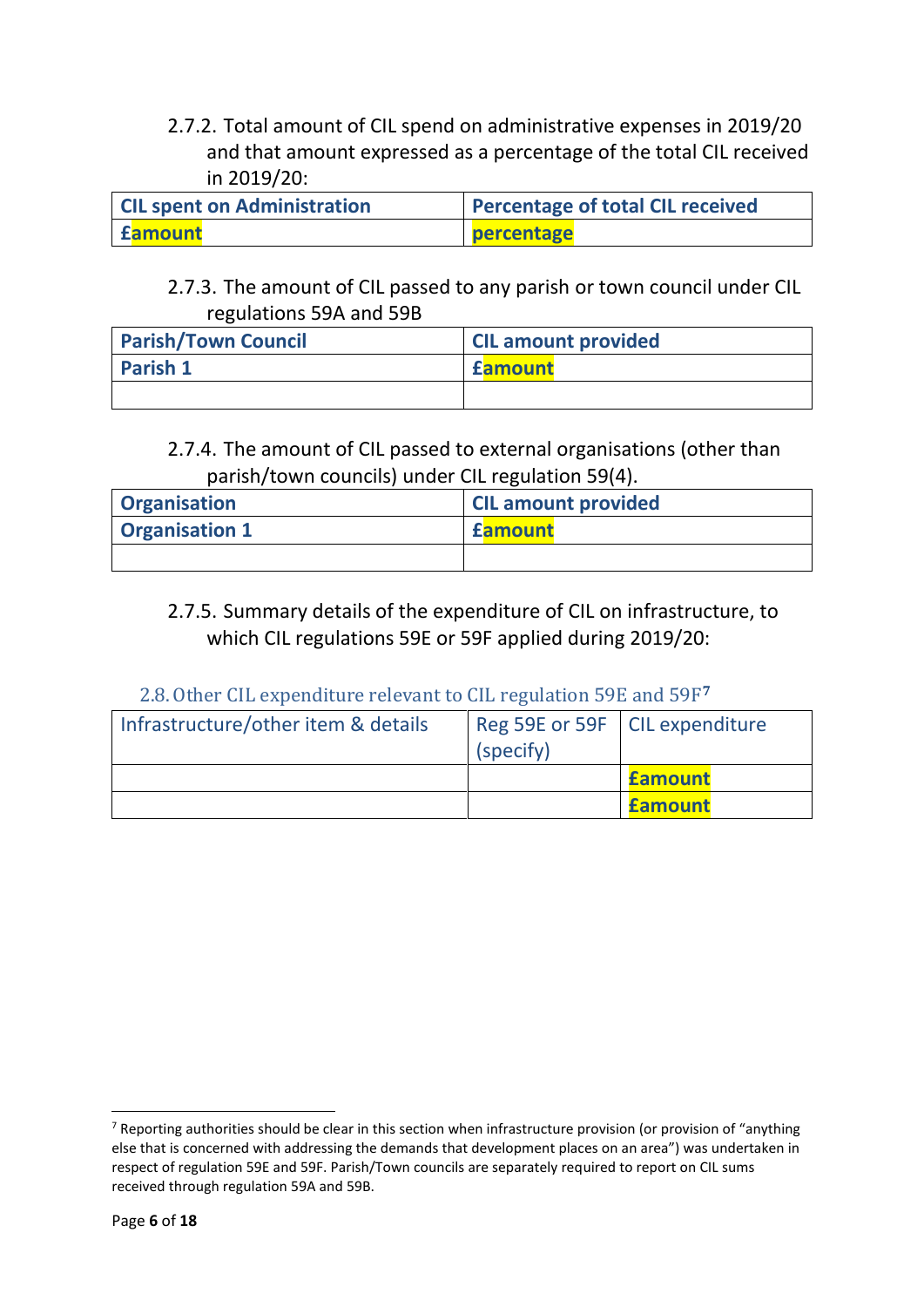#### <span id="page-6-0"></span>2.9. CIL receipts retained<sup>8</sup> (allocated**9** and unallocated)

- <span id="page-6-3"></span>2.9.1. The total amount of CIL receipts, received prior to 2019/20, *which had been allocated* (to an infrastructure project or item), but not spent, by the end of 2019/20: Eamount
- <span id="page-6-2"></span>2.9.2. The total amount of CIL receipts, received prior to 2019/20, *which had not been allocated* (to an infrastructure project or item) by the end of 2019/20: £amount
- <span id="page-6-4"></span>2.9.3. The total amount of CIL receipts, whenever collected including 2019/20, which were allocated (whether allocated prior to or during 2019/20) but not spent during 2019: *Eamount*
- 2.9.4. Summary details of the infrastructure projects or items to which CIL receipts, whenever collected including 2019/20, have been allocated (but not spent) and the amount allocated to each item:

#### 2.10. Other allocated CIL receipts

<span id="page-6-5"></span><span id="page-6-1"></span>

| Infrastructure Project/Type | <b>CIL amount allocated</b> |  |
|-----------------------------|-----------------------------|--|
| ltem                        | amount                      |  |
|                             |                             |  |
|                             |                             |  |

<sup>8</sup> Retained' in sections 2.4(f) to 2.4(i) refers to CIL sums remaining unspent and therefore includes sums both 'allocated' and 'unallocated'.

<sup>&</sup>lt;sup>9</sup> 'Allocated' means CIL sums retained by the reporting authority which have, or knowingly will be, passed to an internal team to fund a specific infrastructure project or infrastructure type. 'Allocated' also includes sums which will knowingly be passed to an external organisation but which are yet to be passed.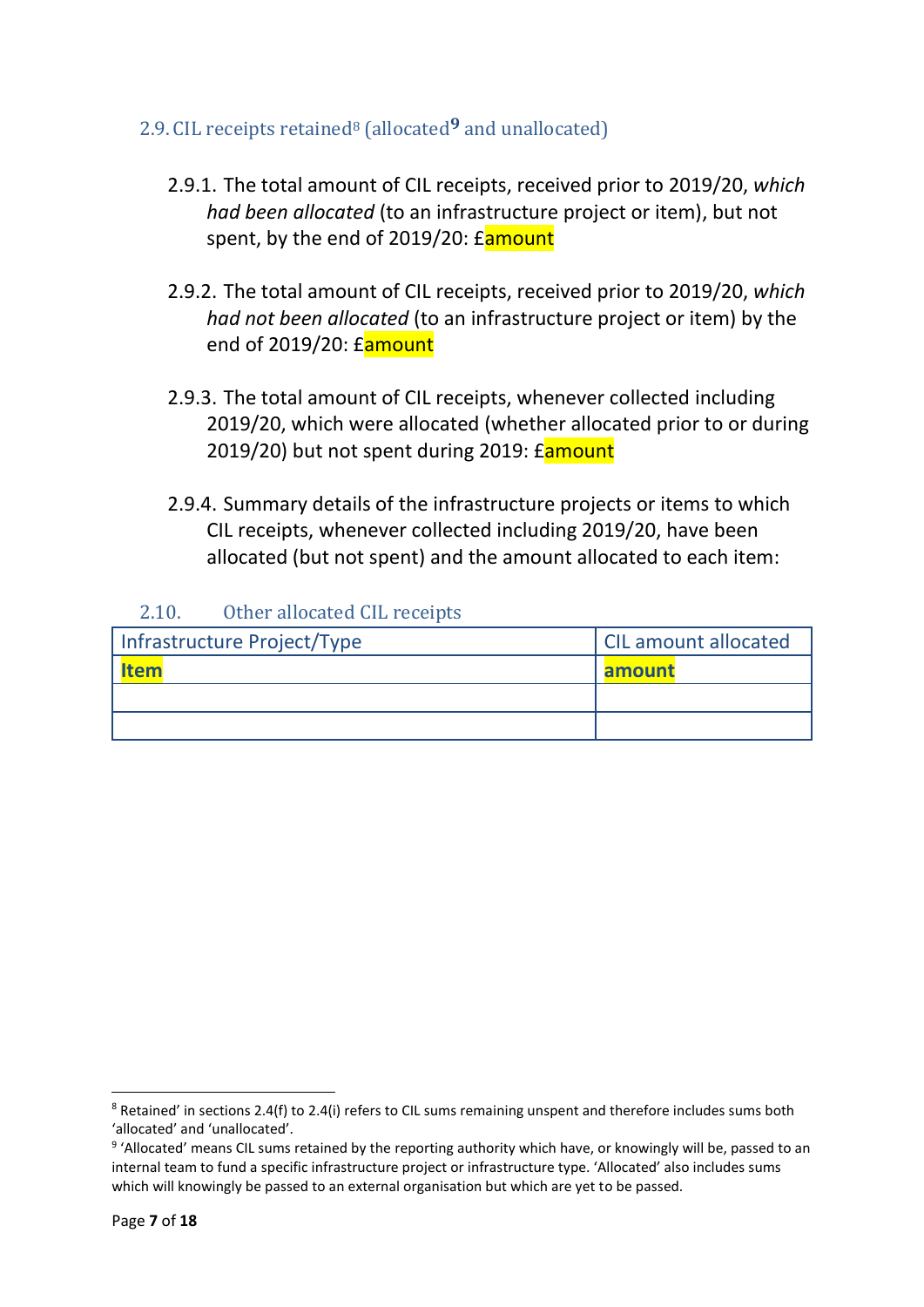2.11. Summary details of any Notices served in accordance with regulation 59E (to recover CIL previously passed to a parish or town council) and whether sums had been recovered by end of 2019/20:

| Parish/Town Council (or "Parish A, B<br>$etc''$ <sup>10</sup> | <b>Sum requested</b> | <b>Outstanding</b> |
|---------------------------------------------------------------|----------------------|--------------------|
| <b>Parish</b>                                                 | <b>£total</b>        | <b>£total</b>      |
|                                                               |                      |                    |

- <span id="page-7-1"></span><span id="page-7-0"></span>2.11.1. CIL receipts received in 2019/20 retained at the end of 2019/20 (other than those to which CIL regulation 59E and 59F applied): **£amount**
- <span id="page-7-3"></span>2.11.2. CIL receipts received before 2019/20 retained at the end of 2019/20 (other than those to which CIL regulation 59E and 59F applied): **£amount**
- <span id="page-7-2"></span>2.11.3. CIL receipts received in 2019/20 to which CIL regulation 59E or 59F applied, retained at the end of 2019/20: Eamount
- <span id="page-7-4"></span>2.11.4. CIL receipts received prior to 2019/20 to which CIL regulation 59E or 59F applied, retained at the end of 2019/20: £amount

<sup>&</sup>lt;sup>10</sup> Reporting authorities are not necessarily required to name any parish/town council to which this regulation applies.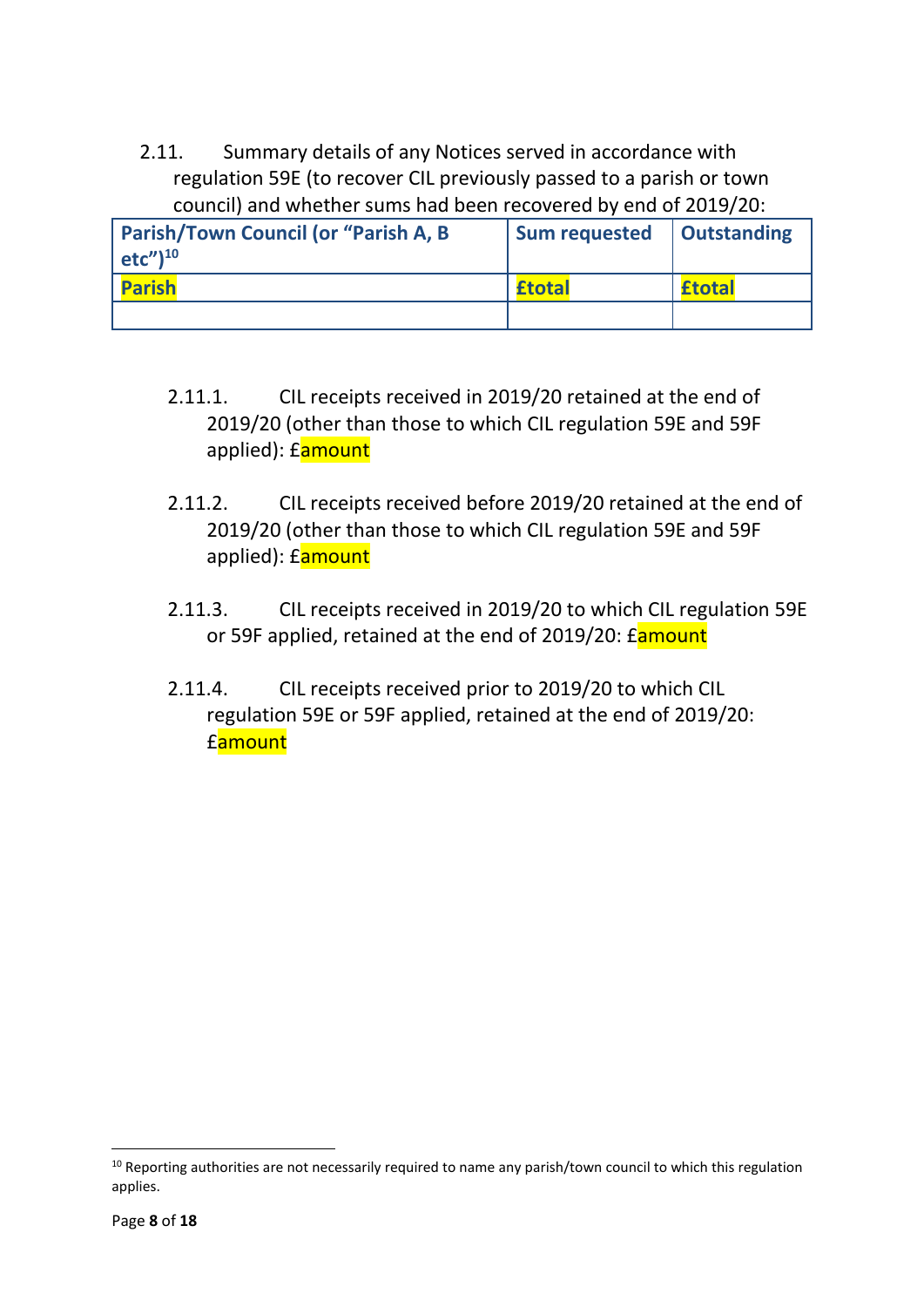#### <span id="page-8-0"></span>2.12. The (CIL) Infrastructure List

**2.13.** Regulation 121A(1)(a) requires the infrastructure funding statement to include:

*"a statement of the infrastructure projects or types of infrastructure which the charging authority intends will be, or may be, wholly or partly funded by CIL (other than CIL to which regulation 59E or 59F applies) ("the infrastructure list")"*

- 2.14. NOTE: The publication of "the infrastructure list" is mandatory and is intended to provide transparency on how an authority intends to use CIL funds.
- 2.15. "the infrastructure list" is intended to be a high level statement of how an authority intends to use CIL - it is entirely separate from the regulatory requirement to provide **"***Summary details of the infrastructure projects or items to which CIL receipts, whenever collected including 2019/20, have been allocated (but not spent) and the amount allocated to each item*" – but reporting authorities may want to ensure there is no obvious reporting inconsistency between the two requirements.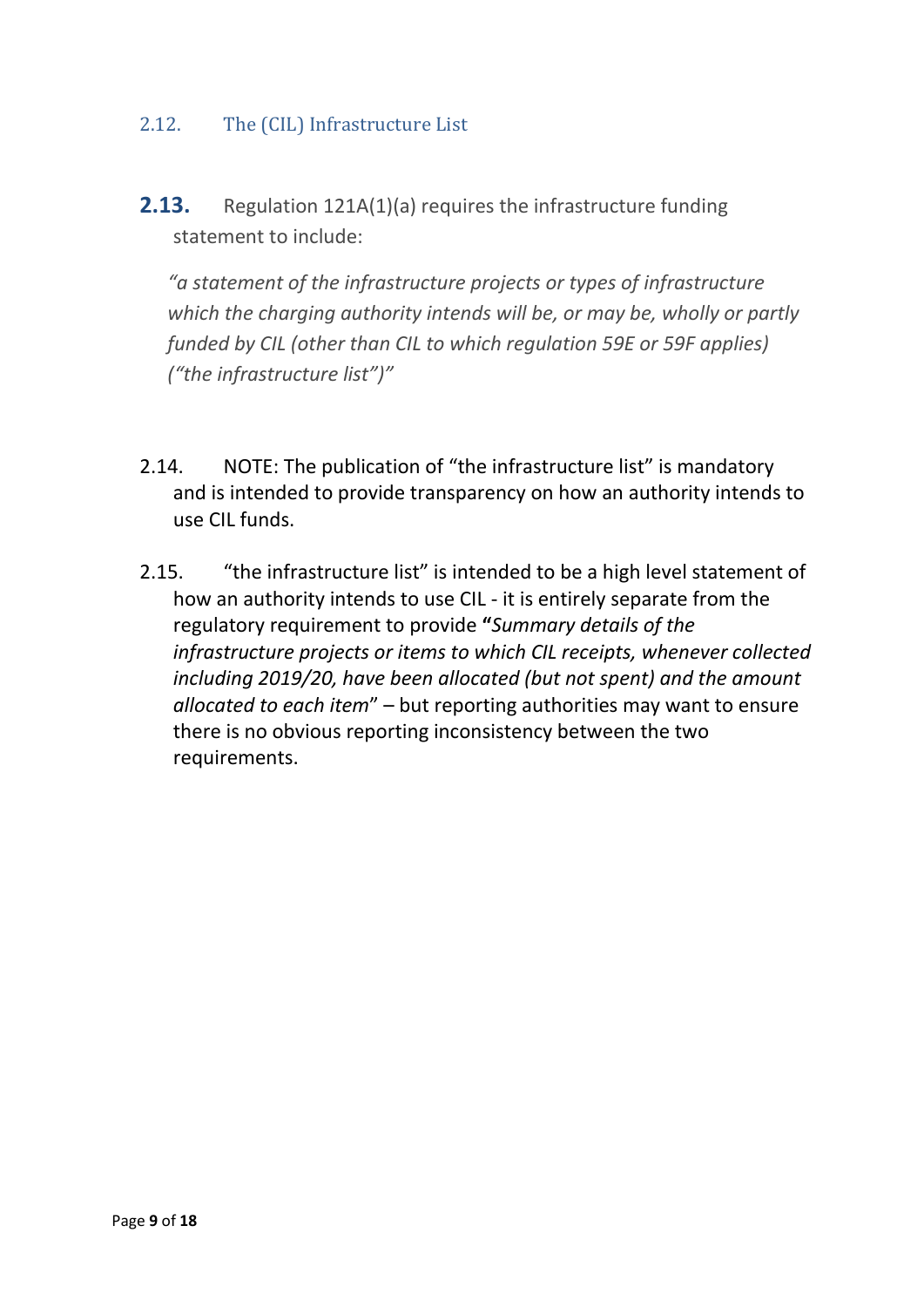## <span id="page-9-0"></span>3. SECTION 106 (PLANNING OBLIGATIONS) REPORT

- 3.1. *(Authorities could add here comments on policies for seeking section 106 agreements including in regard to seeking on-site or off-site affordable housing contributions. Comments might also be added on how section 106 agreements can be re-negotiated & varied, and delivered in stages etc.)*
- <span id="page-9-1"></span>3.2.Headline Figures

| Total money to be provided <sup>11</sup> through planning obligations | £ |  |  |
|-----------------------------------------------------------------------|---|--|--|
| agreed in 2019/20                                                     |   |  |  |
| Total money received <sup>12</sup> through planning obligations       |   |  |  |
| (whenever agreed) in 2019/20                                          |   |  |  |
| Total money, received through planning obligations                    |   |  |  |
| (whenever agreed), spent $^{13}$ in 2019/20                           |   |  |  |
| Total money, received through planning obligations                    |   |  |  |
| (whenever agreed), retained <sup>14</sup> at the end of $2019/20$     |   |  |  |
| (excluding "commuted sums" for longer term maintenance).              |   |  |  |
| Total money, received through planning obligations                    |   |  |  |
| (whenever agreed), retained at the end of 2019/20 as                  |   |  |  |
| "commuted sums" for longer term maintenance.                          |   |  |  |
| <b>Non-Monetary Contributions</b>                                     |   |  |  |
| Total number of affordable housing units to be provided               |   |  |  |
| through planning obligations agreed in 2019/20                        |   |  |  |
| Total number of affordable housing units which were                   |   |  |  |
| provided <sup>15</sup> through planning obligations (whenever agreed) |   |  |  |
| in 2019/20                                                            |   |  |  |
| Total number of school places for pupils to be provided               |   |  |  |

through planning obligations agreed in 2019/20

**Total number of school places for pupils which were** 

**provided**<sup>16</sup> through planning obligations (whenever agreed)

in 2019/20

 $11$  If sums to be provided are yet to be confirmed please provide an estimate (as set out in regulations)

 $12$  Including sums received for monitoring in relation to the delivery of s106 obligations

<sup>&</sup>lt;sup>13</sup> "spent" includes sums transferred to an external organisation to spend but does not include sums held internally, whether allocated or otherwise to a specific infrastructure project or type. Total money spent includes sums spent on monitoring the delivery of s106 obligations (please provide an estimate if total sum not known, in line with regulations)

<sup>14</sup> 'Retained' refers to S106 sums remaining unspent including sums both 'allocated' and 'unallocated'.

 $15$  Not a regulatory requirement but it is suggested that authorities, for clarity and transparency, report on this  $16$  Also not a regulatory requirement but it is suggested that authorities, for clarity and transparency, report on this item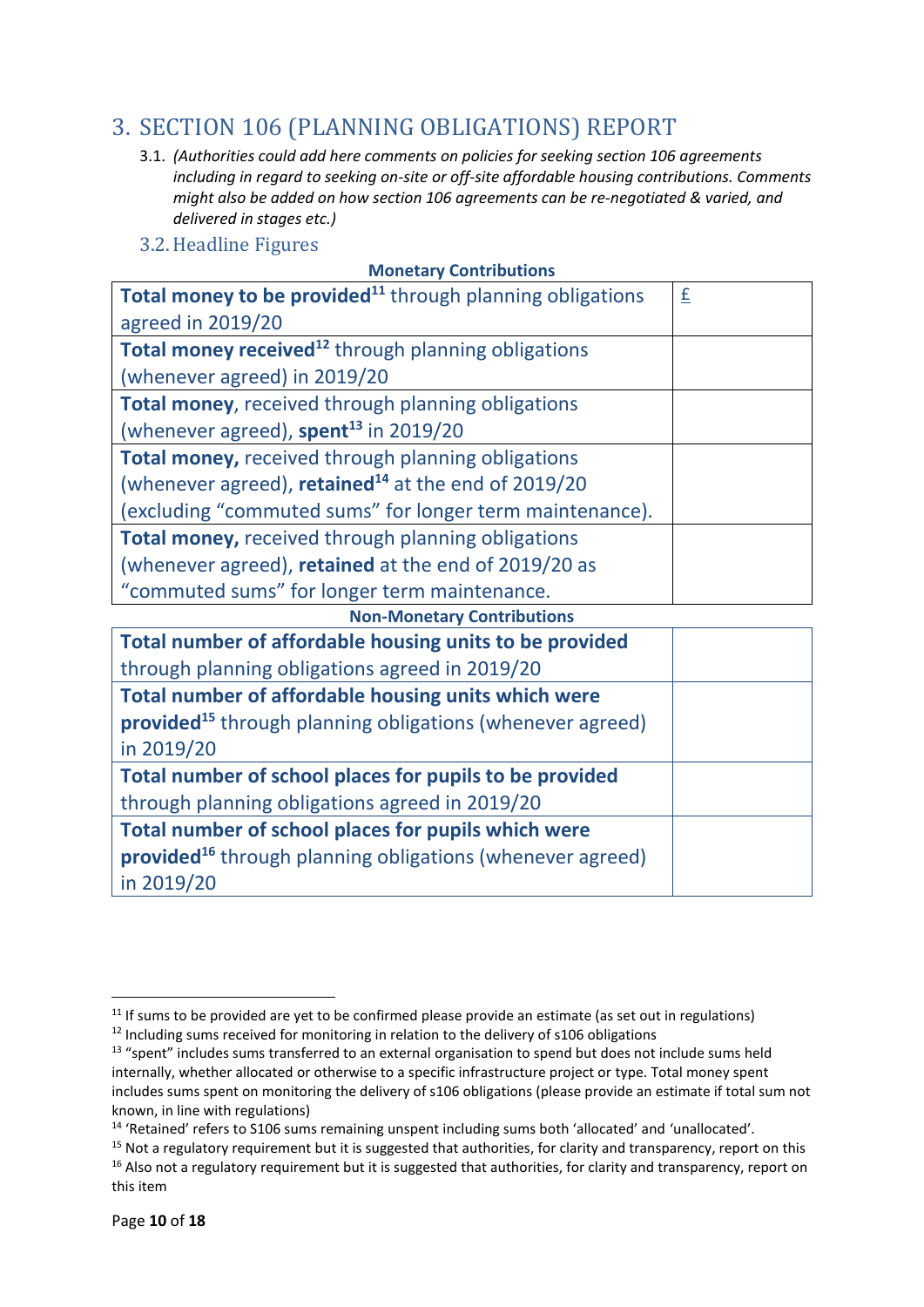3.3. (also add summary details outside of the above table on any other non-monetary contributions**<sup>17</sup>** to be provided through section 106 planning obligations which were agreed in 2019/20)

#### <span id="page-10-0"></span>3.4. Section 106 infrastructure expenditure**18** in 2019/20

3.5. Summary details of the items of infrastructure on which money received through planning obligations (whenever received) has been spent in 2019/20, and the amount of money, received through planning obligations, spent on each item:

*(it is suggested some items are highlighted through photographs and more detailed descriptions and others, perhaps for smaller items of infrastructure, through a list. Authorities could add details of any other funding streams which contributed.)*

Examples of local infrastructure provided under Section 106

*Provide more details of the scheme…*

#### **Other infrastructure funded by Planning Obligations in 2019/20:**

| Infrastructure Project/Type | Planning Obligation |  |
|-----------------------------|---------------------|--|
|                             | receipts spent      |  |
|                             |                     |  |
|                             |                     |  |
|                             |                     |  |

<sup>&</sup>lt;sup>17</sup> This includes any land or infrastructure to be provided

<sup>&</sup>lt;sup>18</sup> Reporting authorities should report sums transferred to external organisations in this section (as such sums are regarded as "spent" in the regulations) and can add details of the infrastructure provided in regard to such transfers of money, where the sums have subsequently been spent.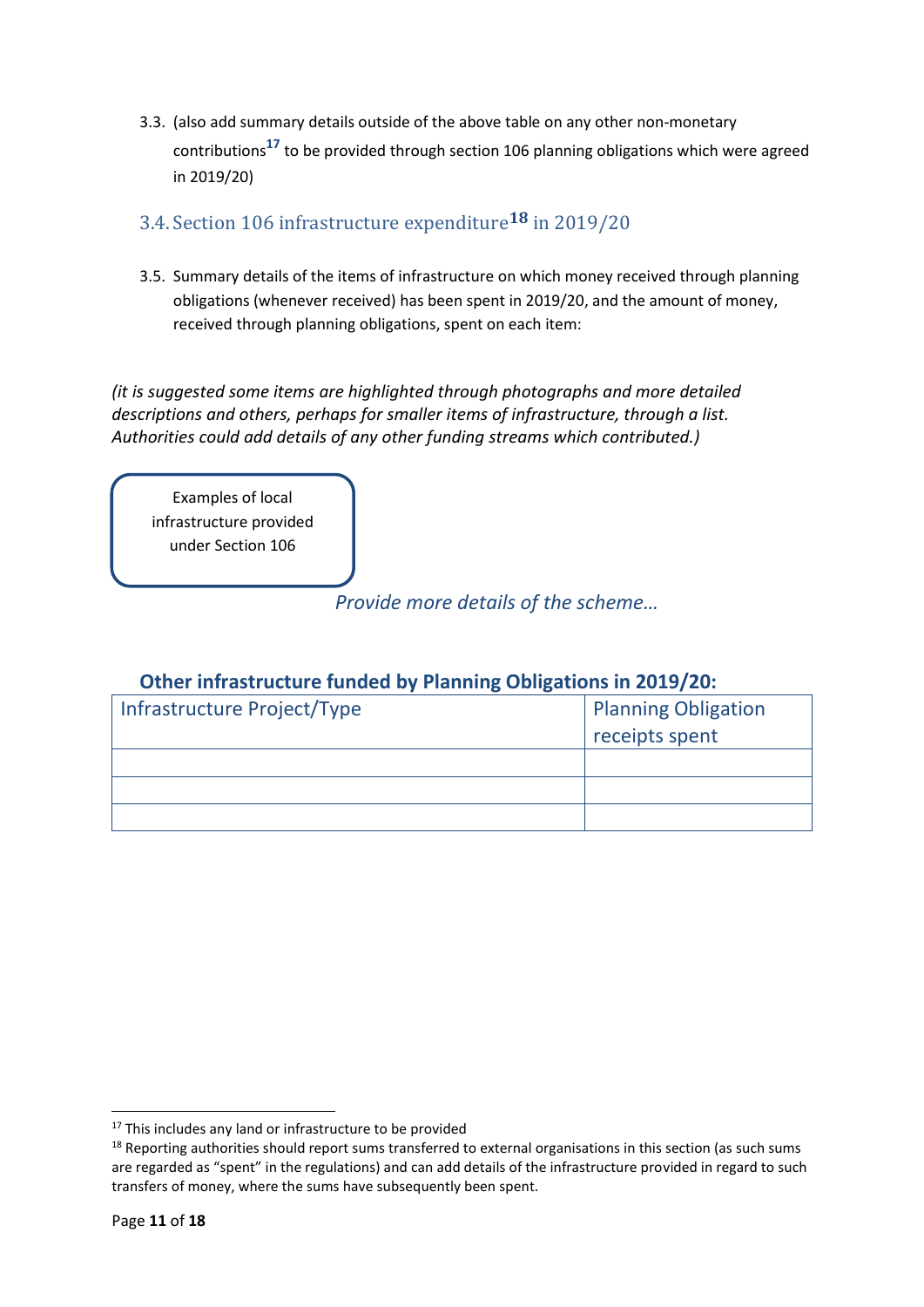#### <span id="page-11-0"></span>3.6.Other expenditure of section 106 receipts in 2019/20

3.7. Total amount of money, received through planning obligations (whenever agreed and money received), spent in 2019/20 on repaying money borrowed, including any interest, and details of the items of infrastructure which that money was used to provide (wholly or in part) famount

| Infrastructure item | Planning obligation spent repaying<br>I money borrowed |
|---------------------|--------------------------------------------------------|
|                     |                                                        |
|                     |                                                        |

3.8. Total amount of money, received through planning obligations (whenever agreed and money received), spent<sup>19</sup> in 2019/20 in respect of monitoring (including the preparation of the section 106 report for this Infrastructure Funding Statement) in relation to the delivery of planning obligations: **£**amount

#### <span id="page-11-5"></span><span id="page-11-1"></span>3.9. Section 106 receipts retained (allocated**20** and unallocated)

- 3.9.1.The total amount of money, received through planning obligations prior to 2019/20, *which had not been allocated* (to an infrastructure project or item) by the end of 2019/20: £amount
- <span id="page-11-2"></span>3.9.2.The total amount of money, received under any planning obligation in any year, *which had been allocated* (to an infrastructure project or type) for spending by the end of 2019/20 but which had not been spent: £amount
- <span id="page-11-3"></span>3.9.3.Summary details of the infrastructure projects or items to which receipts from planning obligations, whenever collected including 2019/20, have been allocated (but not spent) and the amount allocated to each item:

#### **3.10. Other allocated receipts from Planning Obligations**

<span id="page-11-4"></span>

| Infrastructure Project/Type | Planning Obligation |  |
|-----------------------------|---------------------|--|
|                             | receipts allocated  |  |
| ltems                       | <b>Eamounts</b>     |  |

Examples of local infrastructure provided under Section 106

 $19$  If the total spent on monitoring is not known, please provide an estimate (in line with regulations) <sup>20</sup> 'Allocated' means section 106 sums retained by the reporting authority which have, or knowingly will be, passed to an internal team to fund a specific infrastructure project or infrastructure type. 'Allocated' also includes sums which will knowingly be passed to an external organisation but which are yet to be passed.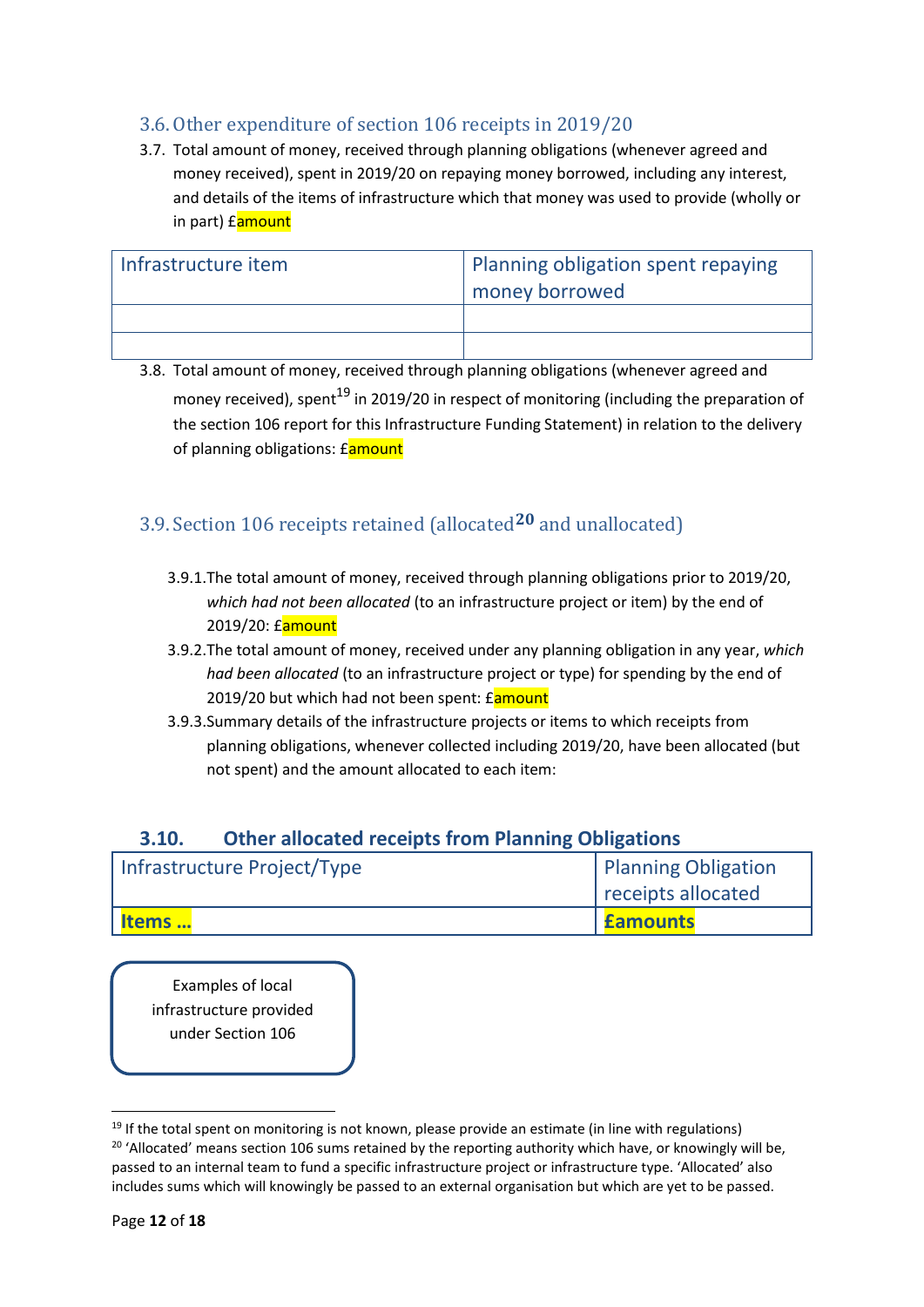#### *Provide more details of the scheme…*

## <span id="page-12-0"></span>4. Section 278 Agreements Report (optional reporting)

<span id="page-12-1"></span>4.1.Summary details of any funding or provision of infrastructure which is to be provided through a highway agreement under section 278 of the Highways Act 1980 which was entered into during the reported year.

*(We suggest you use the same approach as for CIL and section 106 reporting)*

<span id="page-12-2"></span>4.2.Summary details of any funding or provision of infrastructure under a highway agreement which was provided during the reported year.

*(We suggest you use the same approach as for CIL and section 106 reporting)*

\*\*\*\*\*\*\*\*\*\*\*\*\*\*\*\*\*\*\*\*\*\*\*\*\*\*\*\*\*\*\*\*

**END (but see Annex A and B below)**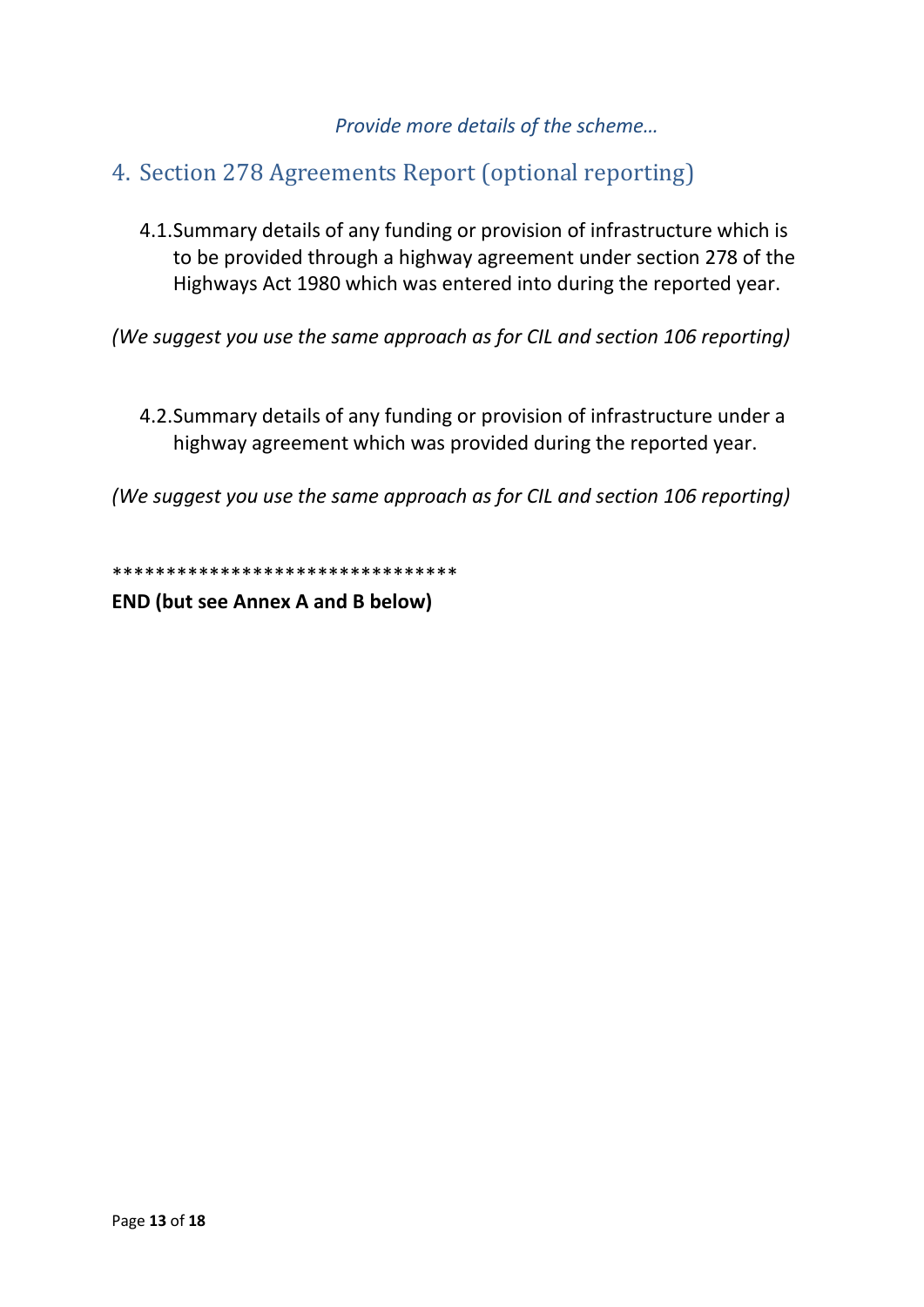## <span id="page-13-0"></span>ANNEX A: The Regulatory Requirements for Infrastructure Funding Statements

## **The Community Infrastructure Levy (Amendment) (England) (No.2) Regulations 2019**

#### Regulation 121A states:

(1) Subject to paragraph (2), no later than 31st December in each calendar year a contribution receiving authority must publish a document ("the annual infrastructure funding statement") which comprises the following—

> **(a) a statement of the infrastructure projects or types of infrastructure which the charging authority intends will be, or may be, wholly or partly funded by CIL (other than CIL to which regulation 59E or 59F applies) ("the infrastructure list");**

**(b) a report about CIL, in relation to the previous financial year ("the reported year"),**  which includes the matters specified in paragraph 1 of Schedule 2 ("CIL report");

**(c) a report about planning obligations, in relation to the reported year, which includes the matters specified in paragraph 3 of Schedule 2 and may include the matters specified in paragraph 4 of that Schedule ("section 106 report").**

(2) The first annual infrastructure funding statement must be published by 31st December 2020.

(3) A contribution receiving authority must publish each annual infrastructure funding statement on its website.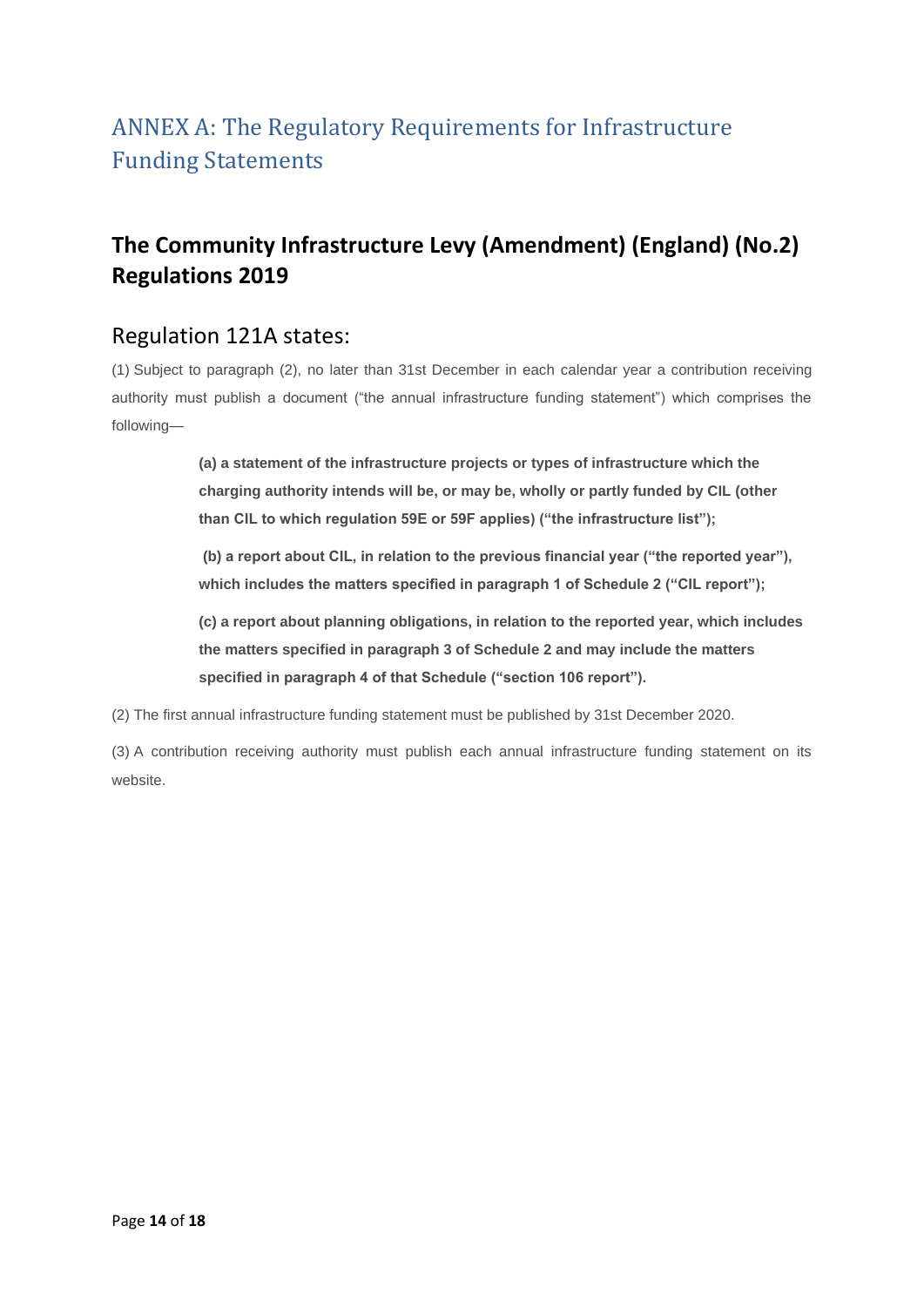## <span id="page-14-0"></span>ANNEX B: List of Schedule 2 requirements for the Infrastructure Funding Statement

This table compares the relevant paragraphs under Schedule 2 against the item numbers used in this template – this Annex could also be used as the template for the IFS report.

| <b>Reporting requirement (Schedule 2,</b>              | Sum/           | Ref. in                |
|--------------------------------------------------------|----------------|------------------------|
| Paragraph 1)                                           | <b>Details</b> | template               |
| 1 (a). The total value of CIL set out in all demand    |                | <b>Headline</b>        |
| notices issued in the reported year                    |                | figures                |
| 1 (b). The total amount of CIL receipts for the        |                | <b>Headline</b>        |
| reported year                                          |                | figures                |
| 1 (c). The total amount of CIL receipts, collected by  |                | <b>Unallocated</b>     |
| the authority, or by another person on its behalf,     |                | prior                  |
| before the reported year but which have not been       |                |                        |
| allocated                                              |                |                        |
| 1 (d). The total amount of CIL receipts, collected by  |                | <b>Allocated prior</b> |
| the authority, or by another person on its behalf,     |                |                        |
| before the reported year and which have been           |                |                        |
| allocated in the reported year                         |                |                        |
| 1 (e). The total amount of CIL expenditure for the     |                | <b>Headline</b>        |
| reported year                                          |                | figures                |
| 1 (f). The total amount of CIL receipts, whenever      |                | <b>Allocated</b>       |
| collected, which were allocated but not spent during   |                | unspent ever           |
| the reported year                                      |                |                        |
| 1 (g). in relation to CIL expenditure for the reported |                |                        |
| year, summary details of-                              |                | Infrastructure         |
| the items of infrastructure on which CIL<br>(i)        |                | list                   |
| (including land payments) has been spent, and the      |                |                        |
| amount of CIL spent on each item;                      |                | Repayment              |
| the amount of CIL spent on repaying<br>(ii)            |                |                        |
| money borrowed, including any interest, with details   |                | <b>Admin</b>           |
| of the items of infrastructure which that money was    |                | percentage             |
| used to provide (wholly or in part);                   |                |                        |
| the amount of CIL spent on<br>(iii)                    |                |                        |
| administrative expenses pursuant to regulation 61,     |                |                        |
| and that amount expressed as a percentage of CIL       |                |                        |
| collected in that year in accordance with that         |                |                        |
| regulation;                                            |                |                        |

#### <span id="page-14-1"></span>Community Infrastructure Levy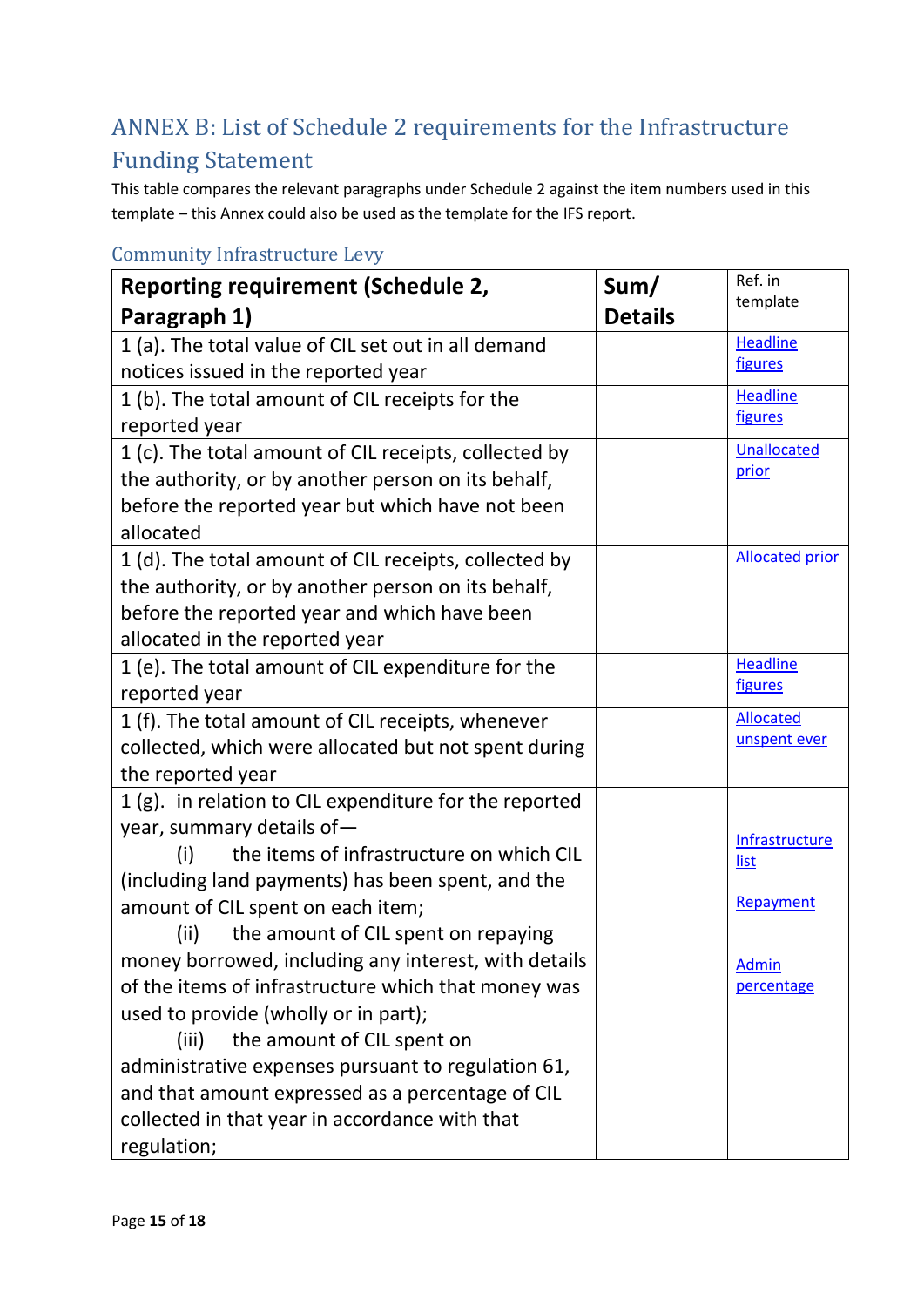| 1 (h). in relation to CIL receipts, whenever collected, | <b>Allocated list</b>                    |
|---------------------------------------------------------|------------------------------------------|
| which were allocated but not spent during the           |                                          |
| reported year, summary details of the items of          |                                          |
| infrastructure on which CIL (including land             |                                          |
| payments) has been allocated, and the amount of         |                                          |
| CIL allocated to each item;                             |                                          |
| 1 (i). The amount of CIL passed to:                     |                                          |
| any parish council under Regulation 59A or<br>(i)       | Parish 59AB<br>Organisation <sub>5</sub> |
| 59B                                                     | 94                                       |
| (any person under Regulation 59(4)<br>(ii)              |                                          |
| 1 (j). summary details of the receipt and expenditure   |                                          |
| of CIL to which regulation 59E or 59F applied during    |                                          |
| the reported year including-                            | <b>Headline</b>                          |
| the total CIL receipts that regulations<br>(i)          | figures                                  |
| 59E and 59F applied to;                                 |                                          |
|                                                         | Expenditure                              |
| the items of infrastructure to which the<br>(ii)        | summary                                  |
| CIL receipts to which regulations 59E and 59F           |                                          |
| applied have been allocated or spent, and the           |                                          |
| amount of expenditure allocated or spent on each        |                                          |
| item;                                                   |                                          |
| (k) summary details of any notices served in            |                                          |
| accordance with regulation 59E, including-              | 59E total                                |
| the total value of CIL receipts requested<br>(i)        |                                          |
| from each parish council;                               | <b>59E</b>                               |
| (ii)<br>any funds not yet recovered from each           | outstanding                              |
| parish council at the end of the reported year;         |                                          |
| (I) The total amount of:                                |                                          |
| (i) CIL receipts for the reported year retained at the  | <b>Current year</b><br>non <sub>59</sub> |
| end of the reported year other than those to which      |                                          |
| regs 59E and 59F applied;                               | <b>Prior year</b>                        |
| (ii) CIL receipts from previous years retained at the   | non <sub>59</sub>                        |
| end of the reported year other than those to which      | <b>Current year</b>                      |
| regs 59E and 59F applied;                               | 59                                       |
| (iii) CIL receipts for the reported year to which regs  |                                          |
| 59E and 59F applied retained at the end of the          | Prior year 59                            |
| reported year;                                          |                                          |
| (iv) CIL receipts from previous years to which regs     |                                          |
| 59E and 59F applied retained at the end of the          |                                          |
| reported year.                                          |                                          |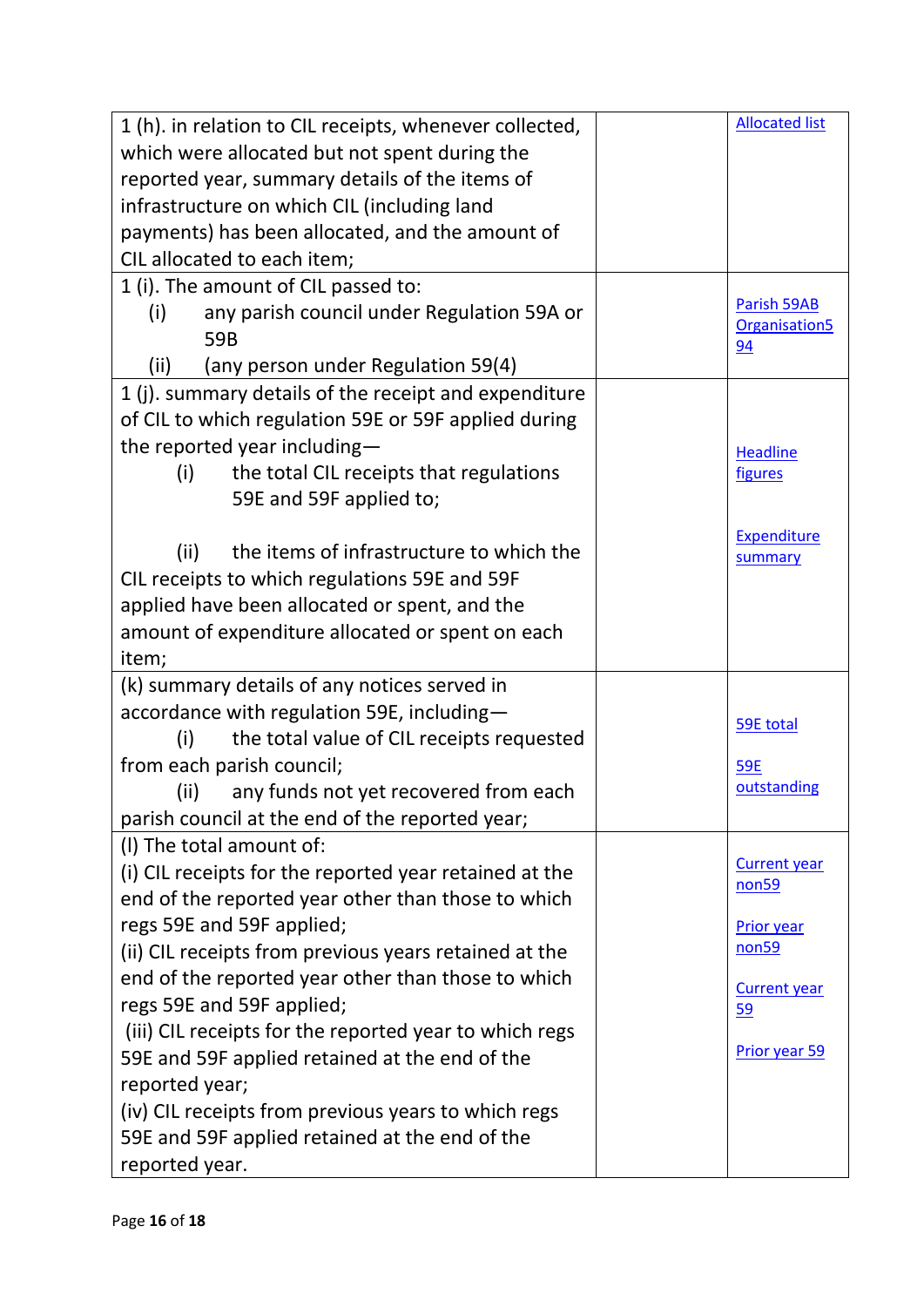#### <span id="page-16-0"></span>Section 106 planning obligations

| Reporting requirement (Schedule 2,                     | Sum/           | Ref. in                    |
|--------------------------------------------------------|----------------|----------------------------|
| Paragraph 3 and (optional) 4)                          | <b>Details</b> | template                   |
| 3 (a). the total amount of money to be provided        |                | <b>Headline</b>            |
| under any planning obligations which were entered      |                | figures                    |
| into during the reported year;                         |                |                            |
| 3 (b). the total amount of money under any planning    |                | <b>Headline</b>            |
| obligations which was received during the reported     |                | figures                    |
| year;                                                  |                |                            |
| 3 (c). the total amount of money under any planning    |                | <b>Unallocated</b>         |
| obligations which was received before the reported     |                | prior                      |
| year which has not been allocated by the authority;    |                |                            |
| 3 (d). summary details of any non-monetary             |                |                            |
| contributions to be provided under planning            |                |                            |
| obligations which were entered into during the         |                |                            |
| reported year, including details of-                   |                | <b>Headline</b>            |
| in relation to affordable housing, the<br>(i)          |                | figures<br><b>Headline</b> |
| total number of units which will be provided;          |                | figures                    |
| in relation to educational facilities, the<br>(ii)     |                |                            |
| number of school places for pupils which will be       |                |                            |
| provided, and the category of school at which they     |                |                            |
| will be provided;                                      |                |                            |
| 3 (e). the total amount of money (received under       |                | <b>Allocated</b>           |
| any planning obligations) which was allocated but      |                | unspent                    |
| not spent during the reported year for funding         |                |                            |
| infrastructure;                                        |                |                            |
| 3 (f). the total amount of money (received under any   |                | <b>Headline</b><br>figures |
| planning obligations) which was spent by the           |                |                            |
| authority (including transferring it to another person |                |                            |
| to spend);                                             |                |                            |
| 3 (g). in relation to monies (received under planning  |                | <b>Allocated</b><br>items  |
| obligations) which were allocated by the authority     |                |                            |
| but not spent during the reported year, summary        |                |                            |
| details of the items of infrastructure on which the    |                |                            |
| money has been allocated, and the amount of            |                |                            |
| allocated to each item;                                |                |                            |
| 3 (h). in relation to monies (received under planning  |                |                            |
| obligations) which were spent by the authority         |                |                            |